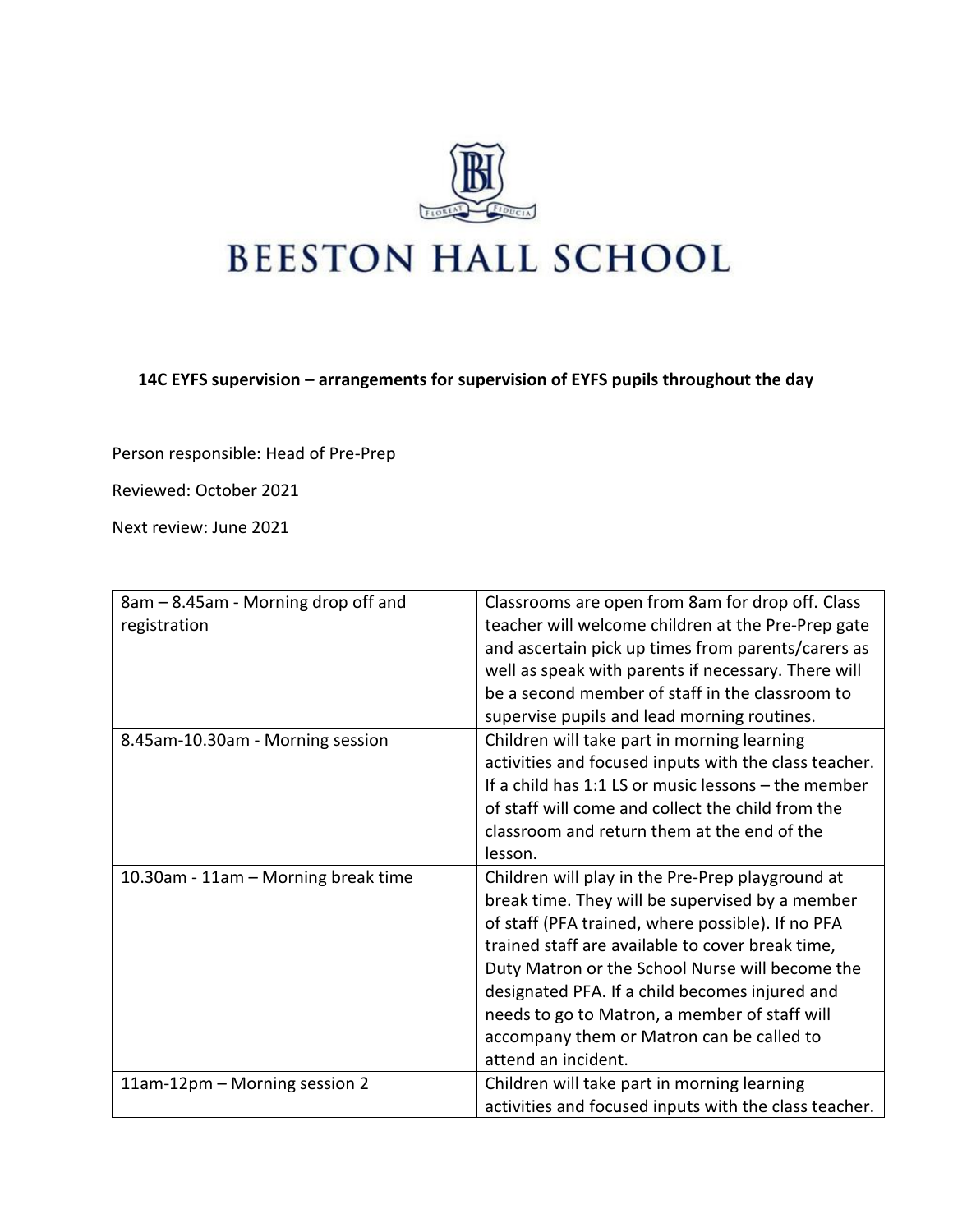|                                  | If a child has 1:1 LS or music lessons - the member   |
|----------------------------------|-------------------------------------------------------|
|                                  | of staff will come and collect the child from the     |
|                                  | classroom and return them at the end of the           |
|                                  | lesson. If the class have a timetabled session with a |
|                                  |                                                       |
|                                  | specialist teacher (French, Music, PE, Art) the class |
|                                  | teacher will accompany them to the lesson. If a TA    |
|                                  | is available, then they may accompany the class to    |
|                                  | the lessons. The PFA trained teachers must remain     |
|                                  | on site and let the teacher know where they will be   |
|                                  | in this instance.                                     |
| 12pm-1pm - Lunch time            | Children go to the toilet and wash their hands in     |
|                                  | the Pre-Prep before being accompanied to the          |
|                                  | Dining Hall by the class teacher or another member    |
|                                  | of Pre-Prep staff. The children sit with a member of  |
|                                  | staff at the tables and are supervised by them        |
|                                  | whilst eating. If the child needs to go to the toilet |
|                                  | or leave the dining hall for any reason, they must    |
|                                  | be accompanied by a member of staff who informs       |
|                                  | the class teacher of where they are going. At the     |
|                                  | end of lunch, children line up and are returned to    |
|                                  | the classroom by their class teacher. Children will   |
|                                  |                                                       |
|                                  | play in the Pre-Prep playground until 1pm, where      |
|                                  | they will be supervised by a member of staff (PFA     |
|                                  | trained, where possible). If no PFA trained staff are |
|                                  | available to cover break time, Duty Matron or the     |
|                                  | School Nurse will become the designated PFA. If a     |
|                                  | child becomes injured and needs to go to Matron,      |
|                                  | a member of staff will accompany them or Matron       |
|                                  | can be called to attend an incident.                  |
| 1pm - 3.15pm - Afternoon session | Children will take part in learning activities and    |
|                                  | focused inputs with the class teacher. If a child has |
|                                  | 1:1 LS or music lessons – the member of staff will    |
|                                  | come and collect the child from the classroom and     |
|                                  | return them at the end of the lesson. If the class    |
|                                  | have a timetabled session with a specialist teacher   |
|                                  | (French, Music, PE, Art) the class teacher will       |
|                                  | accompany them to the lesson. If a TA is available,   |
|                                  | then they may accompany the class to the lessons.     |
|                                  | The PFA trained teachers must remain on site and      |
|                                  | let the teacher know where they will be in this       |
|                                  | instance.                                             |
| 3.30pm - First sign out          | Any child going home at this time will be signed      |
|                                  | out from the Pre-Prep gate by the class teacher.      |
|                                  | The teacher will make eye contact with the            |